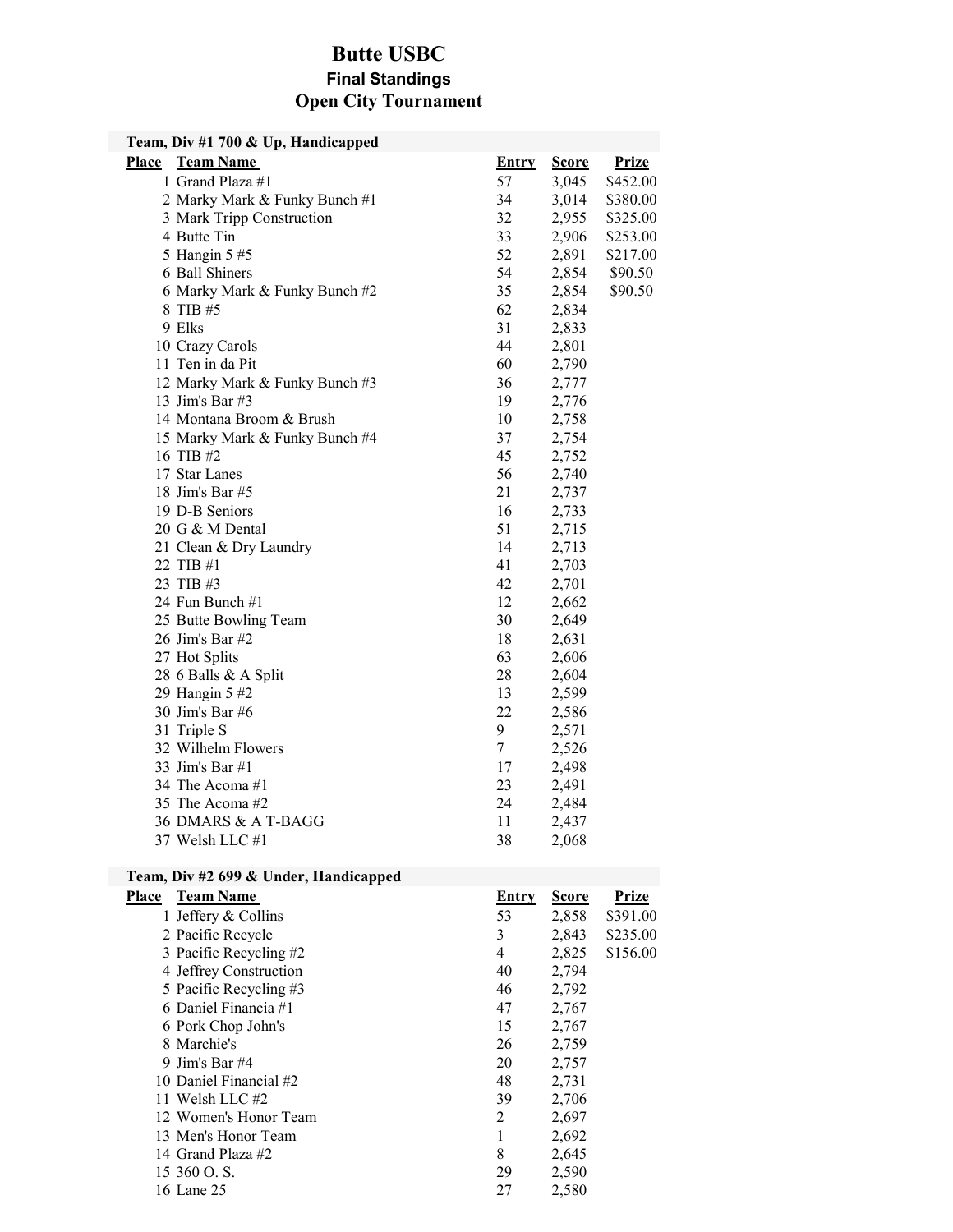| Doubles, Div #1 350 & Up, Handicapped                                                   |                |                |              |  |  |
|-----------------------------------------------------------------------------------------|----------------|----------------|--------------|--|--|
| <b>Team Name</b><br>Place                                                               | <b>Entry</b>   | <b>Score</b>   | <b>Prize</b> |  |  |
| 1 Watkins James A. \Buck Bob M.                                                         | 16             | 1,567          | \$226.00     |  |  |
| 2 Martinich Denton J. \ Martinich Dave A.                                               | 11             | 1,545          | \$190.00     |  |  |
| 3 Tripp Kalee D. \ Burch Derek A.                                                       | 32             | 1,520          | \$163.00     |  |  |
| 4 Hareland Greg J. \Rosenleaf Donald P.                                                 | 31             | 1,490          | \$127.00     |  |  |
| 5 Johnson Rodney D. \ Zuber Travis A.                                                   | 22             | 1,487          | \$109.00     |  |  |
| 6 Shaffer Brenda E. \ Robbins Brian                                                     | 41             | 1,462          | \$90.00      |  |  |
| 7 Miksovsky Evan W. \Konecny Dennis J.                                                  | 24             | 1,437          |              |  |  |
| 8 Dagen Kimberly R. \Dagen Ken E.                                                       | 14             | 1,429          |              |  |  |
| 9 Jacobs Josh W. \Jacobs Gary W. Jr                                                     | 30             | 1,422          |              |  |  |
| 10 Gelling Nathan R. \ Edelen Todd P.                                                   | 33             | 1,405          |              |  |  |
| 11 Honer Steven P. \Taylor Nick R.                                                      | $\mathfrak{Z}$ | 1,403          |              |  |  |
| 12 Oren Jeff A. $\setminus$ Ball Joey R.                                                | 29             | 1,397          |              |  |  |
| 13 Doyle Christopher M. \ Bosch Austan L.                                               | 21             | 1,391          |              |  |  |
| 14 Bragg Travis T. \ Bragg Nicholas                                                     | 11             | 1,384          |              |  |  |
| 15 Parrett Walter T. \McKenzie Jim A.                                                   | 12             | 1,381          |              |  |  |
| 16 Reighard Ronald J. \Johnson Rick T.                                                  | 30             | 1,375          |              |  |  |
| 17 Martinich Mike \ Robbins Edward J.                                                   | 13             | 1,370          |              |  |  |
| 18 Rivers John J. \Harcharik Justin M.                                                  | 44             | 1,362          |              |  |  |
| 19 Garner Brady J. \ Keller Kevin D.                                                    | 46             | 1,361          |              |  |  |
| 20 Burns Cody W. \Martinich Dave W.                                                     | 12             | 1,359          |              |  |  |
| 21 Crossman Shawn M. \ Schultz Terry L. Jr<br>22 Johnson Jerry D. \ Bodenberger Erik M. | 31<br>20       | 1,346<br>1,340 |              |  |  |
| 23 O'Connell Daniel M. \ Schulte Mike R.                                                | 13             | 1,333          |              |  |  |
| 23 Martinich Joe M. \Grundhauser Dan J.                                                 | 52             | 1,333          |              |  |  |
| 25 Harvey Philip \ Warner Brad L.                                                       | 15             | 1,324          |              |  |  |
| 26 Preston Ashleigh L. \ Butori Franky B.                                               | 8              | 1,323          |              |  |  |
| 27 Shaffer Harry R. \ Meagor Keith W.                                                   | 41             | 1,310          |              |  |  |
| 28 Potvin Jim A. Jr \ Hessler Michael J.                                                | 6              | 1,306          |              |  |  |
| 29 Chavis Aaron A. \Peterson Kevin J.                                                   | 10             | 1,304          |              |  |  |
| 30 Kaldor Russell H. \Marchie Wayne A.                                                  | 26             | 1,301          |              |  |  |
| 31 Meagor Mollie E. \ Kindt Kira D.                                                     | 48             | 1,300          |              |  |  |
| 32 Zacher Nilda J. \ VanMeel Marvin F.                                                  | 6              | 1,298          |              |  |  |
| 33 Sommer Dion E. \ Maloughney John W.                                                  | 9              | 1,237          |              |  |  |
| 34 Farstveet Cory N. \Bosch Ryley O.                                                    | 21             | 1,212          |              |  |  |
| 34 Comer Les \Ahern Jack B.                                                             | 16             | 1,212          |              |  |  |
| 36 Meagor Morgan D. \ Kump Mark M.                                                      | 50             | 1,210          |              |  |  |
| 37 Eisenbarth Carey \ Eisenbarth Jacob J.                                               | 24             | 1,163          |              |  |  |
| Doubles, Div #2 349 & Under, Handicapped                                                |                |                |              |  |  |
| Place<br><b>Team Name</b>                                                               | <b>Entry</b>   | <b>Score</b>   | <b>Prize</b> |  |  |
| 1 Edelen April M. \Zimpel Debbie A.                                                     | 47             | 1,483          | \$235.00     |  |  |
| 2 Huntington Mark N. \ Smith Ian R.                                                     | 4              | 1,469          | \$176.00     |  |  |
| 3 Goff Tanner J. \Piazzola Matthew C.                                                   | 8              | 1,460          | \$117.00     |  |  |
| 4 Marthaller Kurt R. \Dodge Charlie V.                                                  | 20             | 1,421          | \$59.00      |  |  |
| 5 Manning Shawna J. \ Hamilton Julie L.                                                 | 59             | 1,412          |              |  |  |
| 6 Voss Steve J. \ Voss Mariah L.                                                        | 40             | 1,395          |              |  |  |
| 7 Ingram Carol A. \ Ingram Dave                                                         | 55             | 1,385          |              |  |  |
| 8 Udelhoven Andrew C. \ Simon Jason M.                                                  | 3              | 1,382          |              |  |  |
| 9 Hanni Dan J. \Plum Lyndsy M.                                                          | 10             | 1,366          |              |  |  |
| 10 Welsh Jordan \ Welsh Kylie M.                                                        | 25             | 1,361          |              |  |  |
| 11 Kump Anita D. \ Martinich Debbie                                                     | 47             | 1,350          |              |  |  |
| 12 Lubick Mark A. \Liebel Rick T.                                                       | 29             | 1,345          |              |  |  |
| 13 Skinner Janet M. \ Skinner Art O.                                                    | 55             | 1,342          |              |  |  |
| 14 Forrest Eric T. \Kremer Steven J.                                                    | 39             | 1,335          |              |  |  |
| 15 Beckler Marissa D. \Martinich Kyanna M.                                              | 47             | 1,333          |              |  |  |
| 16 Blakeley Trish J. \Hedval Dale R.                                                    | 40             | 1,321          |              |  |  |
| 17 Manning James J. \ Manley David G.                                                   | 43             | 1,304          |              |  |  |
| 18 Hovan Mari K. \ Zahn Anthony D.                                                      | 14             | 1,295          |              |  |  |
| 19 Novack Jake L. \ Curran Sean M.<br>20 Kindt Anthony \ Morris Dylan A.                | 44<br>27       | 1,293<br>1,292 |              |  |  |
| 21 Kingston Jared P. \Kingston Bill J.                                                  | 58             | 1,288          |              |  |  |
| 22 Gribben Michael F. \Lee LeRoy                                                        | 9              | 1,281          |              |  |  |
| 23 Goosey Erin D. \ Midtlyng Neil T.                                                    | 26             | 1,234          |              |  |  |
| 24 Warner Kyla \ Harvey Frances M.                                                      | 15             | 1,218          |              |  |  |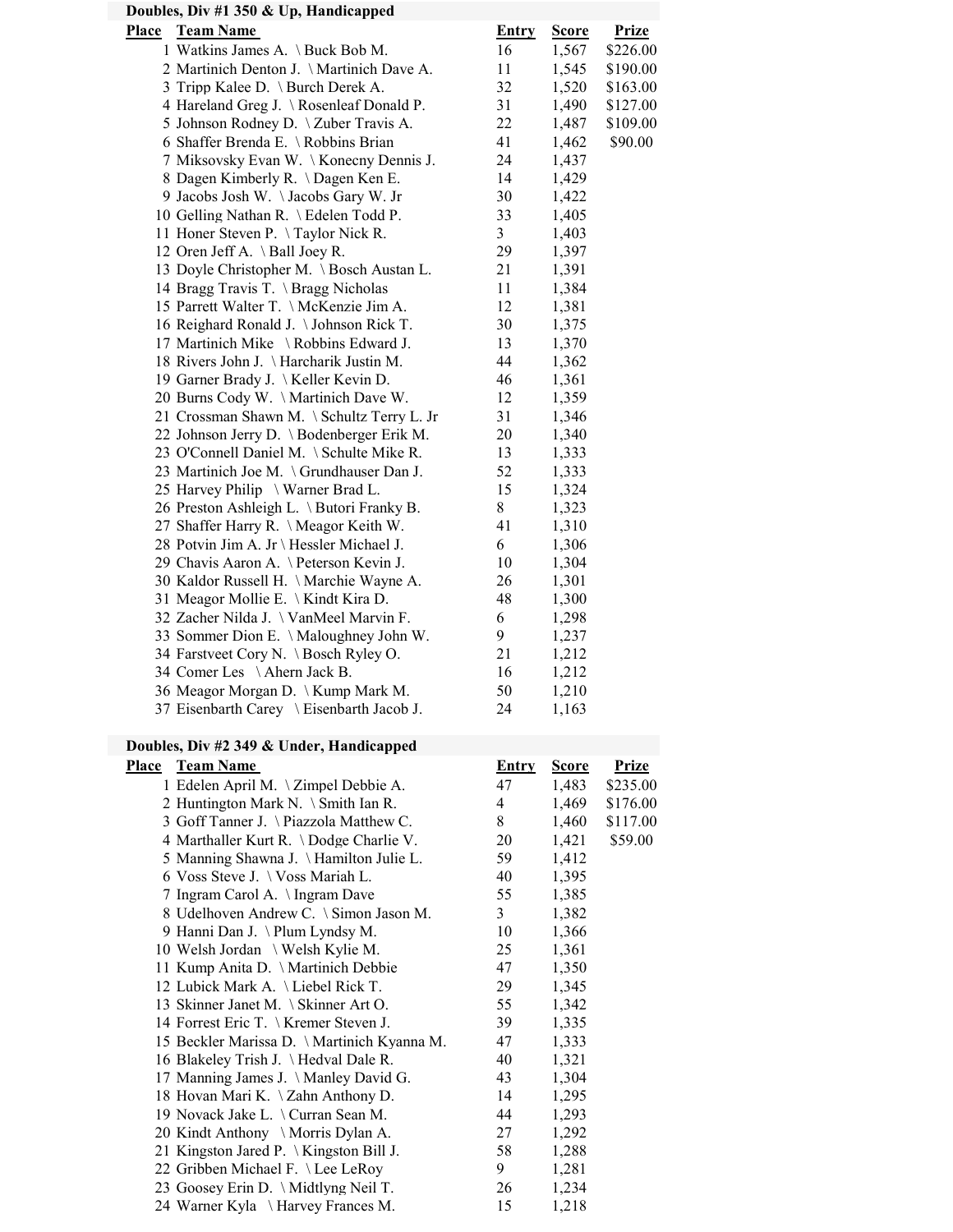| Singles, Div #1 175 $&$ Up, Handicapped    |              |              |                    |
|--------------------------------------------|--------------|--------------|--------------------|
| <b>Place</b><br><b>Team Name</b>           | <b>Entry</b> | <b>Score</b> | <b>Prize</b>       |
| 1 Hedval Dale R.                           | 40           | 766          | \$153.00           |
| 2 Johnson Jerry D.                         | 20           | 764          | \$119.00           |
| 2 Voss Steve J.                            | 40           | 764          | \$119.00           |
| 4 Hareland Greg J.                         | 31           | 761          | \$99.00            |
| 4 Preston Ashleigh L.                      | 8            | 761          | \$99.00            |
| 6 Garner Brady J.                          | 46           | 757          | \$84.00            |
| 7 Morris Dylan A.<br>8 Eisenbarth Jacob J. | 27<br>24     | 756<br>751   | \$74.00<br>\$64.00 |
| 9 Ball Joey R.                             | 29           | 747          | \$55.00            |
| 10 Oren Jeff A.                            | 29           | 742          | \$45.00            |
| 11 Buck Bob M.                             | 16           | 741          | \$30.00            |
| 11 O'Connell Daniel M.                     | 13           | 741          | \$30.00            |
| 13 Chavis Aaron A.                         | 10           | 740          | \$15.00            |
| 14 Tripp Kalee D.                          | 32           | 738          | \$5.00             |
| 15 Bosch Austan L.                         | 21           | 735          |                    |
| 16 Schulte Mike R.                         | 13           | 734          |                    |
| 16 Maloughney John W.                      | 9            | 734          |                    |
| 18 Welsh Jordan                            | 25           | 730          |                    |
| 19 Taylor Nick R.                          | 3            | 720          |                    |
| 20 Watkins James A.                        | 16           | 716<br>712   |                    |
| 21 Bragg Nicholas<br>22 Miksovsky Evan W.  | 11<br>24     | 711          |                    |
| 23 Honer Steven P.                         | 3            | 710          |                    |
| 24 Martinich Dave A.                       | 11           | 709          |                    |
| 24 Kaldor Russell H.                       | 26           | 709          |                    |
| 26 McKenzie Jim A.                         | 12           | 703          |                    |
| 27 Johnson Rodney D.                       | 22           | 699          |                    |
| 28 Dagen Kimberly R.                       | 14           | 698          |                    |
| 29 Peterson Kevin J.                       | 10           | 697          |                    |
| 30 Piazzola Matthew C.                     | 8            | 693          |                    |
| 30 Rivers John J.                          | 44           | 693          |                    |
| 32 Sommer Dion E.                          | 9            | 688          |                    |
| 33 Manning James J.<br>33 Lubick Mark A.   | 43<br>29     | 687<br>687   |                    |
| 35 Zimpel Debbie A.                        | 47           | 685          |                    |
| 36 Shaffer Harry R.                        | 41           | 683          |                    |
| 37 Farstveet Cory N.                       | $21\,$       | 679          |                    |
| 38 Schultz Terry L. Jr                     | 31           | 676          |                    |
| 38 Martinich Dave W.                       | 12           | 676          |                    |
| 40 Martinich Denton J.                     | 11           | 674          |                    |
| 41 Parrett Walter T.                       | 12           | 673          |                    |
| 42 Zacher Nilda J.                         | 6            | 671          |                    |
| 43 Dodge Charlie V.                        | 20           | 669          |                    |
| 44 Bodenberger Erik M.                     | 20           | 665          |                    |
| 44 Midtlyng Neil T.<br>46 Keller Kevin D.  | 26<br>46     | 665<br>661   |                    |
| 47 Butori Franky B.                        | 8            | 660          |                    |
| 48 Potvin Jim A. Jr                        | 6            | 658          |                    |
| 49 Kindt Kira D.                           | 48           | 657          |                    |
| 49 Harcharik Justin M.                     | 44           | 657          |                    |
| 51 Gelling Nathan R.                       | 33           | 656          |                    |
| 52 Johnson Rick T.                         | 30           | 655          |                    |
| 52 Grundhauser Dan J.                      | 52           | 655          |                    |
| 54 Rosenleaf Donald P.                     | 31           | 650          |                    |
| 55 Doyle Christopher M.                    | 21           | 648          |                    |
| 55 Kingston Bill J.                        | 58           | 648          |                    |
| 57 Robbins Brian                           | 41           | 647          |                    |
| 57 Kump Mark M.<br>59 Burch Derek A.       | 50<br>32     | 647<br>645   |                    |
| 60 VanMeel Marvin F.                       | 6            | 642          |                    |
| 61 Konecny Dennis J.                       | 24           | 641          |                    |
| 61 Robbins Edward J.                       | 13           | 641          |                    |
| 63 Dagen Ken E.                            | 14           | 637          |                    |
| 64 Marchie Wayne A.                        | 26           | 635          |                    |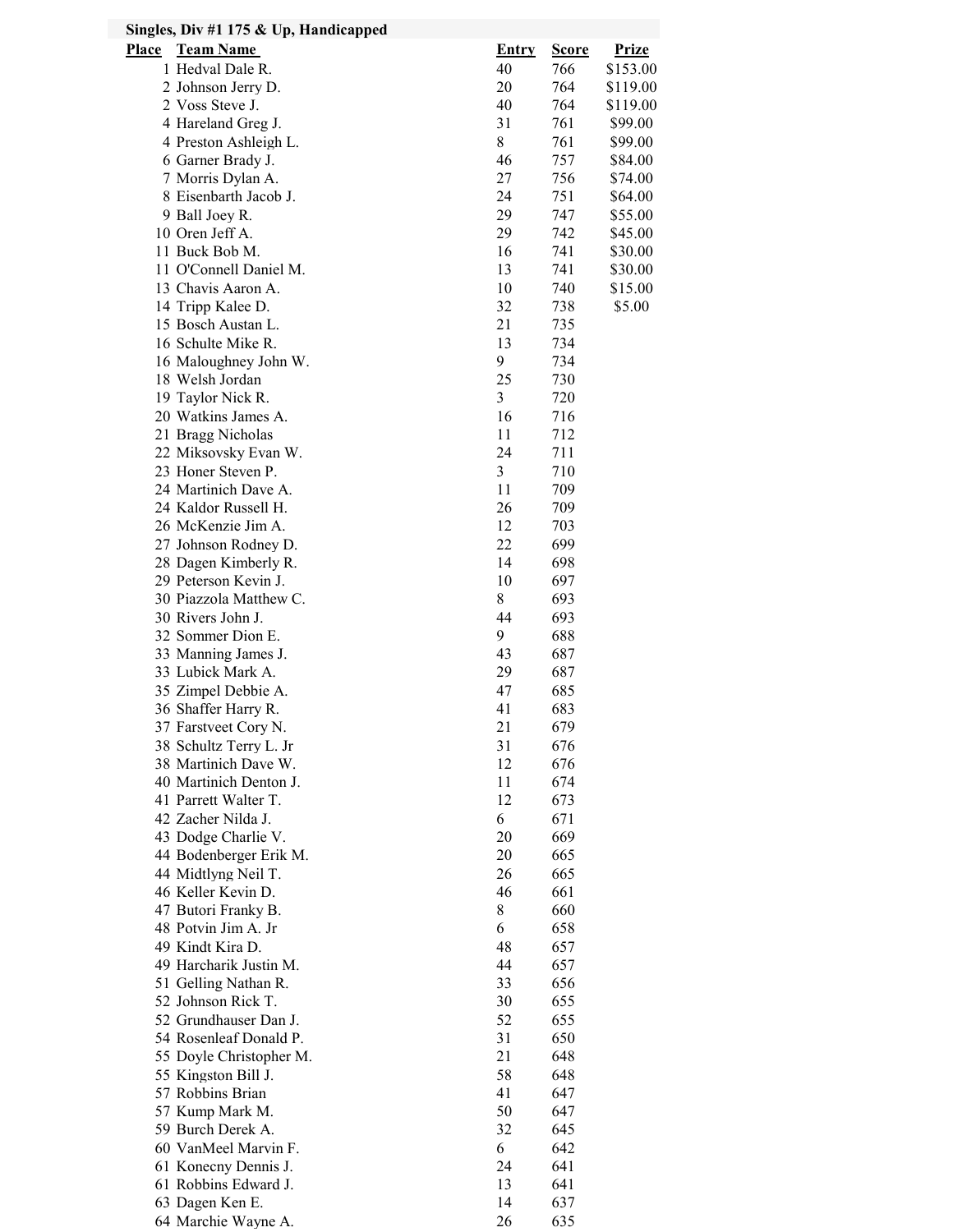| 65 Zahn Anthony D.    | 14 | 632 |
|-----------------------|----|-----|
| 66 Edelen Todd P.     | 33 | 629 |
| 66 Shaffer Brenda E.  | 41 | 629 |
| 68 Martinich Mike     | 13 | 628 |
| 69 Meagor Keith W.    | 41 | 624 |
| 69 Bosch Ryley O.     | 21 | 624 |
| 71 Ahern Jack B.      | 16 | 623 |
| 72 Jacobs Gary W. Jr  | 30 | 616 |
| 73 Bragg Travis T.    | 11 | 613 |
| 74 Jacobs Josh W.     | 30 | 602 |
| 74 Martinich Joe M.   | 52 | 602 |
| 76 Burns Cody W.      | 12 | 598 |
| 77 Warner Brad L.     | 15 | 593 |
| 78 Eisenbarth Carey   | 24 | 592 |
| 79 Reighard Ronald J. | 30 | 587 |
| 80 Hessler Michael J. | 6  | 584 |
| 81 Zuber Travis A.    | 22 | 582 |
|                       |    |     |

#### Singles, Div #2 174 & Under, Handicapped

| Place | <b>Team Name</b>                         | <b>Entry</b>   | <u>Score</u> | <b>Prize</b> |
|-------|------------------------------------------|----------------|--------------|--------------|
|       | 1 Kingston Jared P.                      | 58             | 819          | \$106.00     |
|       | 2 Udelhoven Andrew C.                    | 3              | 757          | \$95.00      |
|       | 3 Skinner Art O.                         | 55             | 755          | \$80.00      |
|       | 4 Martinich Debbie                       | 47             | 754          | \$70.00      |
|       | 5 Martinich Kyanna M.                    | 47             | 749          | \$60.00      |
|       | 6 Skinner Janet M.                       | 55             | 741          | \$50.00      |
|       | 7 Novack Jake L.                         | 44             | 739          | \$40.00      |
|       | 8 Plum Lyndsy M.                         | 10             | 737          |              |
|       | 9 Kump Anita D.                          | 47             | 722          |              |
|       | 10 Voss Mariah L.                        | 40             | 717          |              |
|       | 11 Ingram Carol A.                       | 55             | 710          |              |
|       | 12 Hovan Mari K.                         | 14             | 708          |              |
|       | 13 Manning Shawna J.                     | 59             | 694          |              |
|       | 14 Lee LeRoy                             | 9              | 692          |              |
|       | 15 Goff Tanner J.                        | $8\,$          | 688          |              |
|       | 16 Marthaller Kurt R.                    | 20             | 686          |              |
|       | 17 Hamilton Julie L.                     | 59             | 685          |              |
|       | 18 Smith Ian R.                          | $\overline{4}$ | 680          |              |
|       | 19 Huntington Mark N.                    | $\overline{4}$ | 676          |              |
|       | 19 Harvey Philip                         | 15             | 676          |              |
|       | 21 Ingram Dave                           | 55             | 675          |              |
|       | 22 Simon Jason M.                        | 3              | 674          |              |
|       | 23 Crossman Shawn M.                     | 31             |              |              |
|       |                                          | 47             | 670<br>665   |              |
|       | 24 Edelen April M.<br>25 Curran Sean M.  | 44             | 663          |              |
|       |                                          |                |              |              |
|       | 26 Comer Les                             | 16             | 656          |              |
|       | 27 Goosey Erin D.                        | 26             | 655          |              |
|       | 28 Kremer Steven J.                      | 39             | 648          |              |
|       | 29 Warner Kyla                           | 15             | 647          |              |
|       | 30 Forrest Eric T.                       | 39             | 646          |              |
|       | 31 Hanni Dan J.                          | 10             | 645          |              |
|       | 32 Gribben Michael F.                    | 9              | 641          |              |
|       | 32 Beckler Marissa D.                    | 47             | 641          |              |
|       | 34 Liebel Rick T.                        | 29             | 640          |              |
|       | 35 Kindt Anthony                         | 27             | 639          |              |
|       | 36 Manley David G.                       | 43             | 635          |              |
|       | 37 Meagor Mollie E.                      | 48             | 634          |              |
|       | 38 Blakeley Trish J.                     | 40             | 632          |              |
|       | 39 Harvey Frances M.                     | 15             | 626          |              |
|       | 40 Welsh Kylie M.                        | 25             | 606          |              |
|       | 41 Meagor Morgan D.                      | 50             | 595          |              |
|       | All Events, Div #1 175 & Up, Handicapped |                |              |              |
| Place | <b>Team Name</b>                         | <b>Entry</b>   | <b>Score</b> | <b>Prize</b> |
|       | 1 Tripp Kalee D.                         | 32             | 2,277        | \$33.00      |
|       | 2 Voss Steve J.                          | 40             | 2,259        | \$29.00      |
|       |                                          |                |              |              |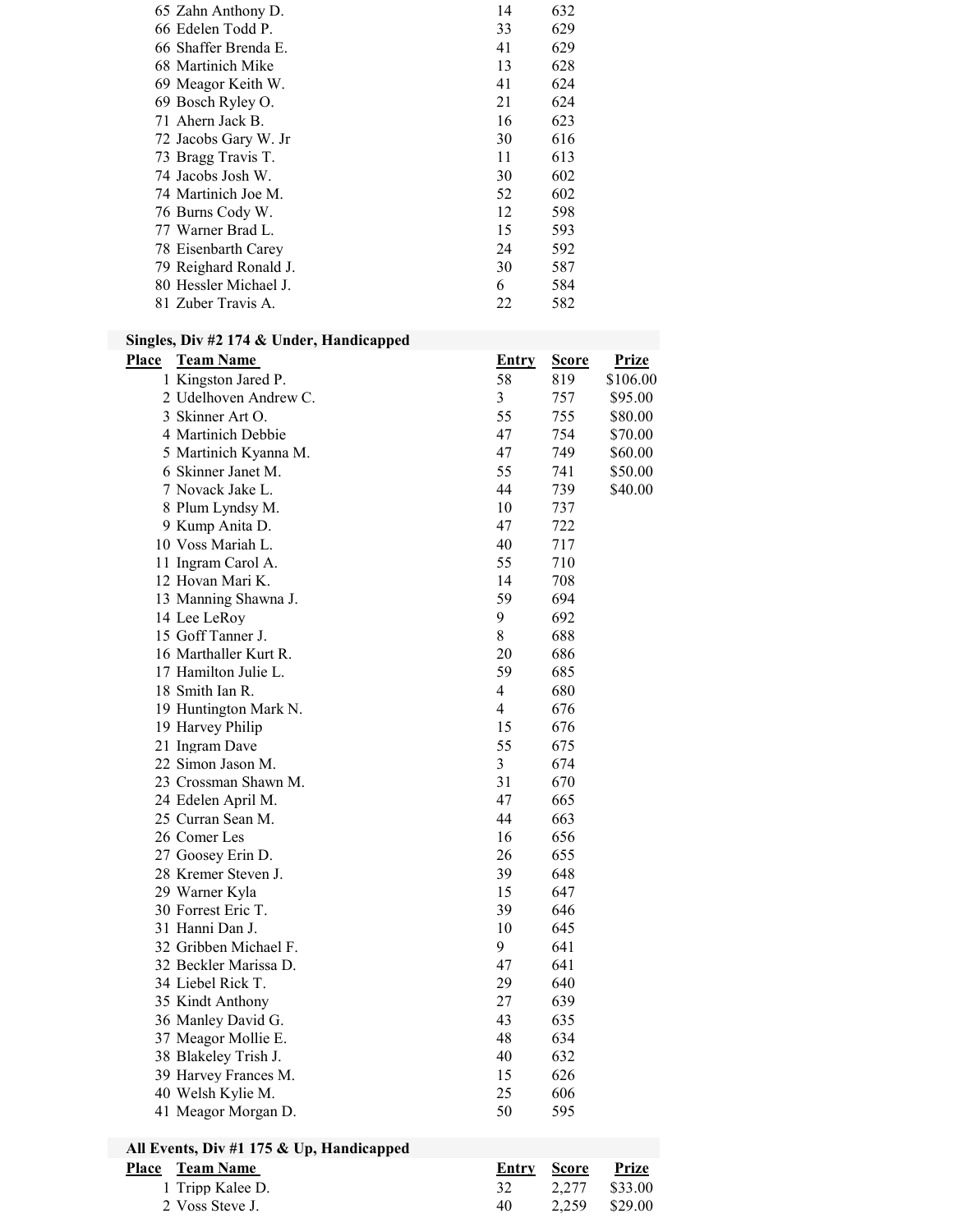| 3 Johnson Rodney D.     | 22                      | 2,254 | \$25.00 |
|-------------------------|-------------------------|-------|---------|
| 4 Taylor Nick R.        | $\overline{\mathbf{3}}$ | 2,223 | \$22.00 |
| 5 Oren Jeff A.          | 29                      | 2,210 | \$19.00 |
| 6 Garner Brady J.       | 46                      | 2,195 | \$16.00 |
| 7 O'Connell Daniel M.   | 13                      | 2,191 | \$12.00 |
| 8 Watkins James A.      | 16                      | 2,185 |         |
| 9 Martinich Denton J.   | 11                      | 2,182 |         |
| 10 Hareland Greg J.     | 31                      | 2,181 |         |
| 11 Chavis Aaron A.      | 10                      | 2,163 |         |
| 12 Hedval Dale R.       | 40                      | 2,156 |         |
| 13 Miksovsky Evan W.    | 24                      | 2,153 |         |
| 14 McKenzie Jim A.      | 12                      | 2,148 |         |
| 15 Burch Derek A.       | 32                      | 2,147 |         |
| 16 Johnson Jerry D.     | 20                      | 2,139 |         |
| 17 Piazzola Matthew C.  | 8                       | 2,133 |         |
| 18 Shaffer Brenda E.    | 41                      | 2,131 |         |
| 19 Welsh Jordan         | 25                      | 2,130 |         |
| 20 Edelen Todd P.       | 33                      | 2,127 |         |
| 21 Honer Steven P.      | 3                       | 2,125 |         |
| 22 Rosenleaf Donald P.  | 31                      | 2,124 |         |
| 23 Butori Franky B.     | $8\,$                   | 2,119 |         |
|                         |                         |       |         |
| 24 Zimpel Debbie A.     | 47                      | 2,112 |         |
| 25 Rivers John J.       | 44                      | 2,108 |         |
| 25 Martinich Mike       | 13                      | 2,108 |         |
| 27 Buck Bob M.          | 16                      | 2,106 |         |
| 28 Martinich Dave W.    | 12                      | 2,105 |         |
| 29 Kindt Kira D.        | 48                      | 2,097 |         |
| 29 Jacobs Gary W. Jr    | 30                      | 2,097 |         |
| 31 Martinich Joe M.     | 52                      | 2,096 |         |
| 32 Eisenbarth Jacob J.  | 24                      | 2,089 |         |
| 33 Keller Kevin D.      | 46                      | 2,078 |         |
| 34 Bosch Austan L.      | 21                      | 2,076 |         |
| 35 Ball Joey R.         | 29                      | 2,071 |         |
| 36 Martinich Dave A.    | 11                      | 2,064 |         |
| 37 Gelling Nathan R.    | 33                      | 2,063 |         |
| 38 Dagen Kimberly R.    | 14                      | 2,059 |         |
| 39 Dodge Charlie V.     | 20                      | 2,055 |         |
| 39 Robbins Brian        | 41                      | 2,055 |         |
| 41 Schultz Terry L. Jr  | 31                      | 2,046 |         |
| 42 Maloughney John W.   | 9                       | 2,042 |         |
| 43 Doyle Christopher M. | 21                      | 2,041 |         |
| 44 Harcharik Justin M.  | 44                      | 2,027 |         |
| 45 Kaldor Russell H.    | 26                      | 2,026 |         |
| 46 Farstveet Cory N.    | 21                      | 2,024 |         |
| 47 Potvin Jim A. Jr     | 6                       | 2,021 |         |
| 48 Peterson Kevin J.    | 10                      | 2,014 |         |
| 49 Shaffer Harry R.     | 41                      | 2,008 |         |
| 50 Marchie Wayne A.     | 26                      | 2,007 |         |
| 51 Dagen Ken E.         | 14                      | 2,000 |         |
| 52 Kingston Bill J.     | 58                      | 1,997 |         |
| 53 Morris Dylan A.      | 27                      | 1,988 |         |
| 54 Midtlyng Neil T.     | 26                      | 1,978 |         |
| 55 Sommer Dion E.       | 9                       | 1,977 |         |
| 56 Ahern Jack B.        | 16                      | 1,958 |         |
| 57 Preston Ashleigh L.  | 8                       | 1,955 |         |
| 58 Kump Mark M.         | 50                      | 1,954 |         |
| 59 Schulte Mike R.      | 13                      | 1,952 |         |
| 59 VanMeel Marvin F.    | 6                       | 1,952 |         |
| 61 Burns Cody W.        | 12                      | 1,944 |         |
| 61 Johnson Rick T.      | 30                      | 1,944 |         |
| 63 Jacobs Josh W.       | 30                      | 1,937 |         |
| 64 Zuber Travis A.      | 22                      | 1,922 |         |
| 65 Konecny Dennis J.    | 24                      | 1,918 |         |
| 66 Zacher Nilda J.      | 6                       | 1,914 |         |
| 67 Zahn Anthony D.      | 14                      |       |         |
| 68 Reighard Ronald J.   | 30                      | 1,913 |         |
| 69 Robbins Edward J.    | 13                      | 1,907 |         |
|                         |                         | 1,897 |         |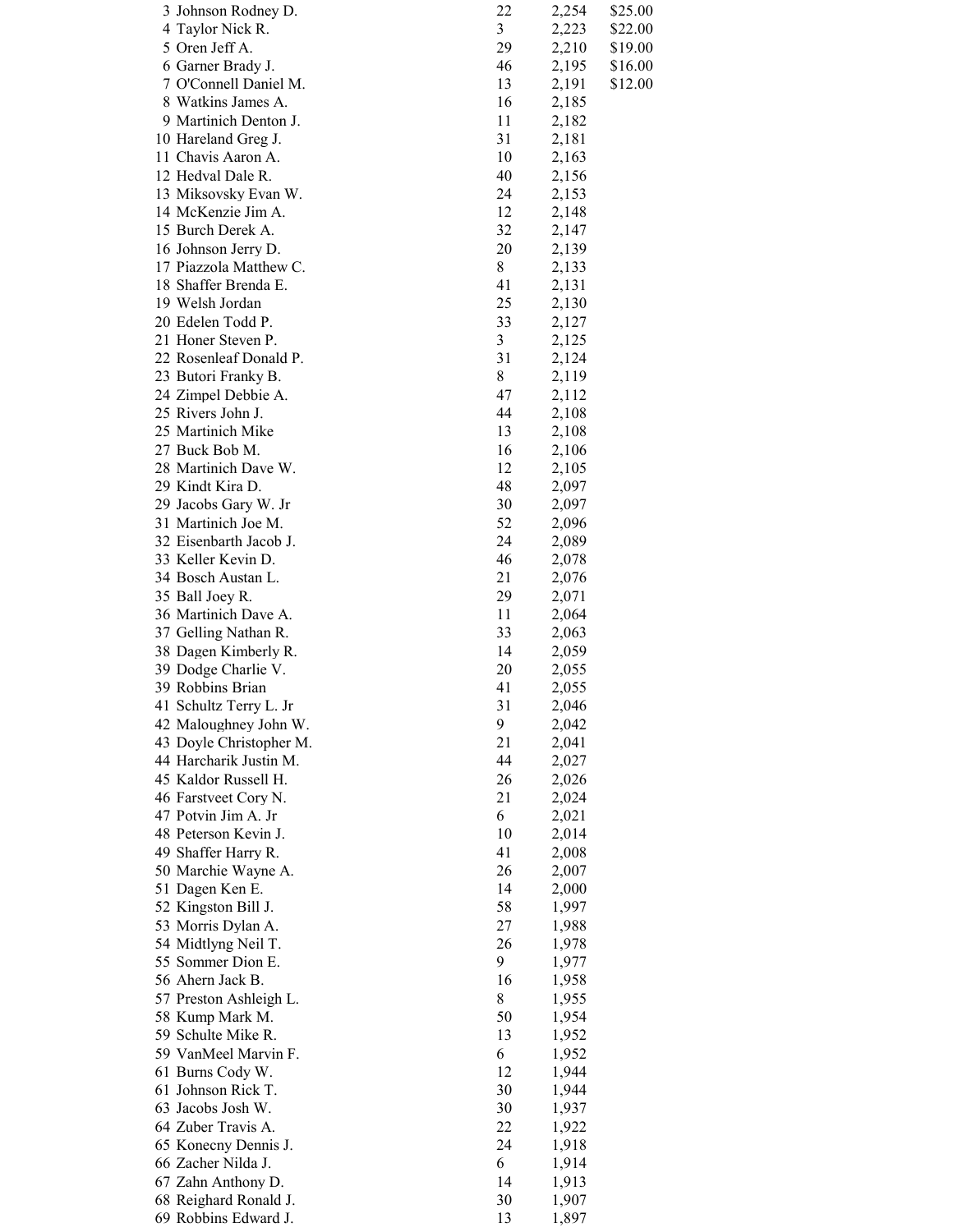| 70 Bragg Travis T.     | 11 | 1,894 |
|------------------------|----|-------|
| 71 Bodenberger Erik M. | 20 | 1,886 |
| 72 Lubick Mark A.      | 29 | 1,883 |
| 73 Meagor Keith W.     | 41 | 1,862 |
| 74 Bosch Ryley O.      | 21 | 1,849 |
| 75 Parrett Walter T.   | 12 | 1,847 |
| 76 Hessler Michael J.  | 6  | 1,720 |
| 77 Eisenbarth Carey    | 24 | 1,565 |
| 78 Fellows Jamey T.    | 52 | 701   |
|                        |    |       |

# All Events, Div #2 174 & Under, Handicapped

| Place | <b>Team Name</b>      | <u>Entry</u>   | <b>Score</b> | <b>Prize</b> |
|-------|-----------------------|----------------|--------------|--------------|
|       | 1 Kingston Jared P.   | 58             | 2,304        | \$35.00      |
|       | 2 Smith Ian R.        | $\overline{4}$ | 2,205        | \$23.00      |
|       | 3 Plum Lyndsy M.      | 10             | 2,161        |              |
|       | 4 Martinich Debbie    | 47             | 2,155        |              |
|       | 5 Novack Jake L.      | 44             | 2,143        |              |
|       | 6 Martinich Kyanna M. | 47             | 2,138        |              |
|       | 7 Marthaller Kurt R.  | 20             | 2,134        |              |
|       | 8 Udelhoven Andrew C. | 3 <sup>1</sup> | 2,122        |              |
|       | 9 Edelen April M.     | 47             | 2,105        |              |
|       | 10 Hovan Mari K.      | 14             | 2,101        |              |
|       | 11 Comer Les          | 16             | 2,074        |              |
|       | 11 Crossman Shawn M.  | 31             | 2,074        |              |
|       | 13 Voss Mariah L.     | 40             | 2,071        |              |
|       | 14 Forrest Eric T.    | 39             | 2,061        |              |
|       | 15 Kump Anita D.      | 47             | 2,047        |              |
|       | 16 Goff Tanner J.     | 8              | 2,021        |              |
|       | 17 Simon Jason M.     | 3              | 2,017        |              |
|       | 18 Kindt Anthony      | 27             | 2,013        |              |
|       | 19 Huntington Mark N. | $\overline{4}$ | 1,999        |              |
|       | 20 Liebel Rick T.     | 29             | 1,982        |              |
|       | 21 Goosey Erin D.     | 26             | 1,945        |              |
|       | 22 Beckler Marissa D. | 47             | 1,935        |              |
|       | 23 Curran Sean M.     | 44             | 1,927        |              |
|       | 24 Welsh Kylie M.     | 25             | 1,913        |              |
|       | 25 Hanni Dan J.       | 10             | 1,907        |              |
|       | 26 Blakeley Trish J.  | 40             | 1,903        |              |
|       | 27 Kremer Steven J.   | 39             | 1,892        |              |
|       | 28 Meagor Mollie E.   | 48             | 1,880        |              |
|       | 29 Meagor Morgan D.   | 50             | 1,871        |              |

# Scratch All Events, Div #1 175 & Up, Scratch

| Place | <b>Team Name</b>       | <b>Entry</b> | <u>Score</u> |
|-------|------------------------|--------------|--------------|
|       | 1 Tripp Kalee D.       | 32           | 2,172        |
|       | 2 Martinich Denton J.  | 11           | 2,134        |
|       | 3 Edelen Todd P.       | 28           | 2,127        |
|       | 4 Martinich Joe M.     | 52           | 2,096        |
|       | 5 Garner Brady J.      | 46           | 2,066        |
|       | 6 Gelling Nathan R.    | 28           | 2,063        |
|       | 7 Robbins Brian        | 41           | 2,025        |
|       | 8 Taylor Nick R.       | 3            | 2,007        |
|       | 9 Martinich Dave W.    | 11           | 2,000        |
|       | 10 Potvin Jim A. Jr    | 6            | 1,997        |
|       | 11 Burch Derek A.      | 32           | 1,994        |
|       | 12 Butori Franky B.    | 8            | 1,984        |
|       | 13 Kindt Kira D.       | 27           | 1,968        |
|       | 13 Martinich Dave A.   | 11           | 1,968        |
|       | 15 Chavis Aaron A.     | 10           | 1,953        |
|       | 16 Johnson Rodney D.   | 19           | 1,930        |
|       | 17 Shaffer Brenda E.   | 34           | 1,921        |
|       | 18 Schultz Terry L. Jr | 31           | 1,902        |
|       | 19 Maloughney John W.  | 9            | 1,898        |
|       | 20 Robbins Edward J.   | 13           | 1,897        |
|       | 20 Shaffer Harry R.    | 35           | 1,897        |
|       | 22 McKenzie Jim A.     | 12           | 1,890        |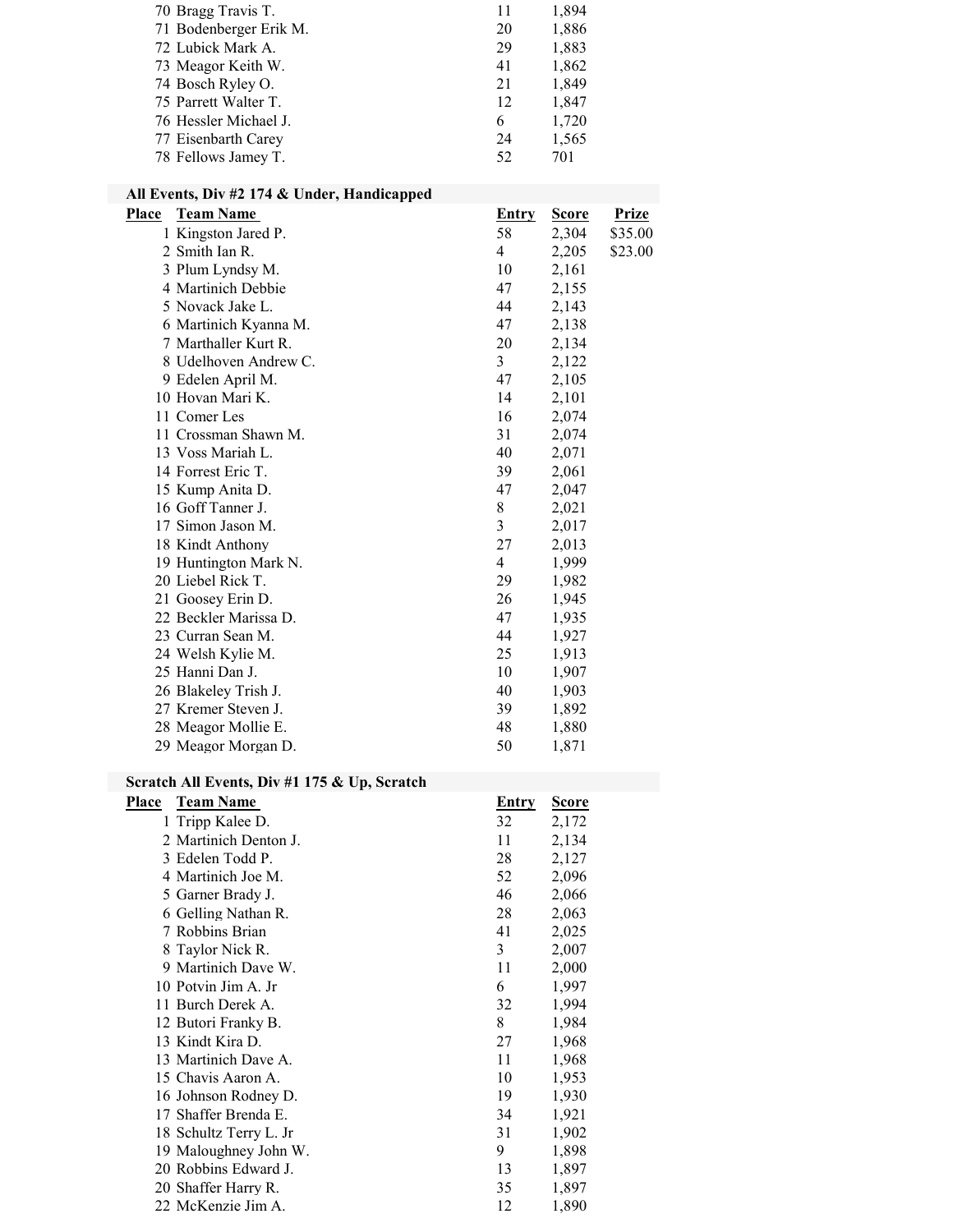| 23 Dagen Ken E.         | 9  | 1,889 |
|-------------------------|----|-------|
| 24 Voss Steve J.        | 40 | 1,887 |
| 25 Jacobs Gary W. Jr    | 30 | 1,881 |
| 26 Doyle Christopher M. | 17 | 1,873 |
| 27 Keller Kevin D.      | 46 | 1,868 |
| 28 Bosch Austan L.      | 17 | 1,866 |
| 28 Rosenleaf Donald P.  | 31 | 1,866 |
| 30 Martinich Mike       | 13 | 1,859 |
| 31 Honer Steven P.      | 3  | 1,843 |
| 32 Johnson Jerry D.     | 19 | 1,833 |
| 32 Welsh Jordan         | 25 | 1,833 |
| 34 Hedval Dale R.       | 40 | 1,832 |
| 35 Ahern Jack B.        | 16 | 1,829 |
| 36 Rivers John J.       | 44 | 1,817 |
| 37 Grundhauser Dan J.   | 13 | 1,814 |
| 38 O'Connell Daniel M.  | 13 | 1,813 |
| 39 Kingston Bill J.     | 34 | 1,811 |
| 40 Peterson Kevin J.    | 10 |       |
| 41 Warner Brad L.       | 15 | 1,798 |
|                         |    | 1,794 |
| 42 Farstveet Cory N.    | 17 | 1,790 |
| 43 Watkins James A.     | 16 | 1,789 |
| 44 Zuber Travis A.      | 18 | 1,787 |
| 45 Sommer Dion E.       | 9  | 1,785 |
| 46 Meagor Keith W.      | 35 | 1,781 |
| 47 Bosch Ryley O.       | 17 | 1,768 |
| 48 Buck Bob M.          | 16 | 1,767 |
| 49 Miksovsky Evan W.    | 19 | 1,766 |
| 49 Oren Jeff A.         | 29 | 1,766 |
| 51 Ball Joey R.         | 29 | 1,765 |
| 52 Hareland Greg J.     | 31 | 1,761 |
| 53 Dagen Kimberly R.    | 14 | 1,735 |
| 54 Bragg Travis T.      | 11 | 1,708 |
| 55 Piazzola Matthew C.  | 8  | 1,704 |
| 56 Burns Cody W.        | 12 | 1,695 |
| 57 VanMeel Marvin F.    | 6  | 1,694 |
| 58 Eisenbarth Jacob J.  | 23 | 1,684 |
| 59 Zimpel Debbie A.     | 47 | 1,668 |
| 60 Harcharik Justin M.  | 44 | 1,655 |
| 61 Preston Ashleigh L.  | 8  | 1,649 |
| 62 Hessler Michael J.   | 6  | 1,648 |
| 63 Kump Mark M.         | 34 | 1,639 |
| 63 Kaldor Russell H.    | 26 | 1,639 |
| 65 Konecny Dennis J.    | 20 | 1,627 |
| 66 Marchie Wayne A.     | 26 | 1,620 |
| 66 Johnson Rick T.      | 30 | 1,620 |
| 68 Zahn Anthony D.      | 9  | 1,616 |
| 69 Bodenberger Erik M.  | 18 | 1,613 |
| 69 Schulte Mike R.      |    |       |
|                         | 13 | 1,613 |
| 71 Dodge Charlie V.     | 19 | 1,611 |
| 72 Morris Dylan A.      | 27 | 1,601 |
| 73 Midtlyng Neil T.     | 26 | 1,582 |
| 74 Eisenbarth Carey     | 23 | 1,565 |
| 75 Zacher Nilda J.      | 6  | 1,527 |
| 76 Reighard Ronald J.   | 30 | 1,502 |
| 77 Jacobs Josh W.       | 30 | 1,493 |
| 78 Lubick Mark A.       | 29 | 1,463 |
| 79 Parrett Walter T.    | 12 | 1,427 |
| 80 Bragg Nicholas       | 11 | 1,242 |
| 81 Manning James J.     | 43 | 1,169 |
| 82 Hodges Mark S.       | 62 | 729   |
| 83 Butori Barry C.      | 54 | 700   |
| 84 Martin Anthony R.    | 32 | 639   |
| 85 Fellows Jamey T.     | 33 | 585   |
| 86 Piazzola Frank H.    | 57 | 581   |
| 87 White David A.       | 38 | 407   |
| 88 White Morgan L.      | 38 | 313   |